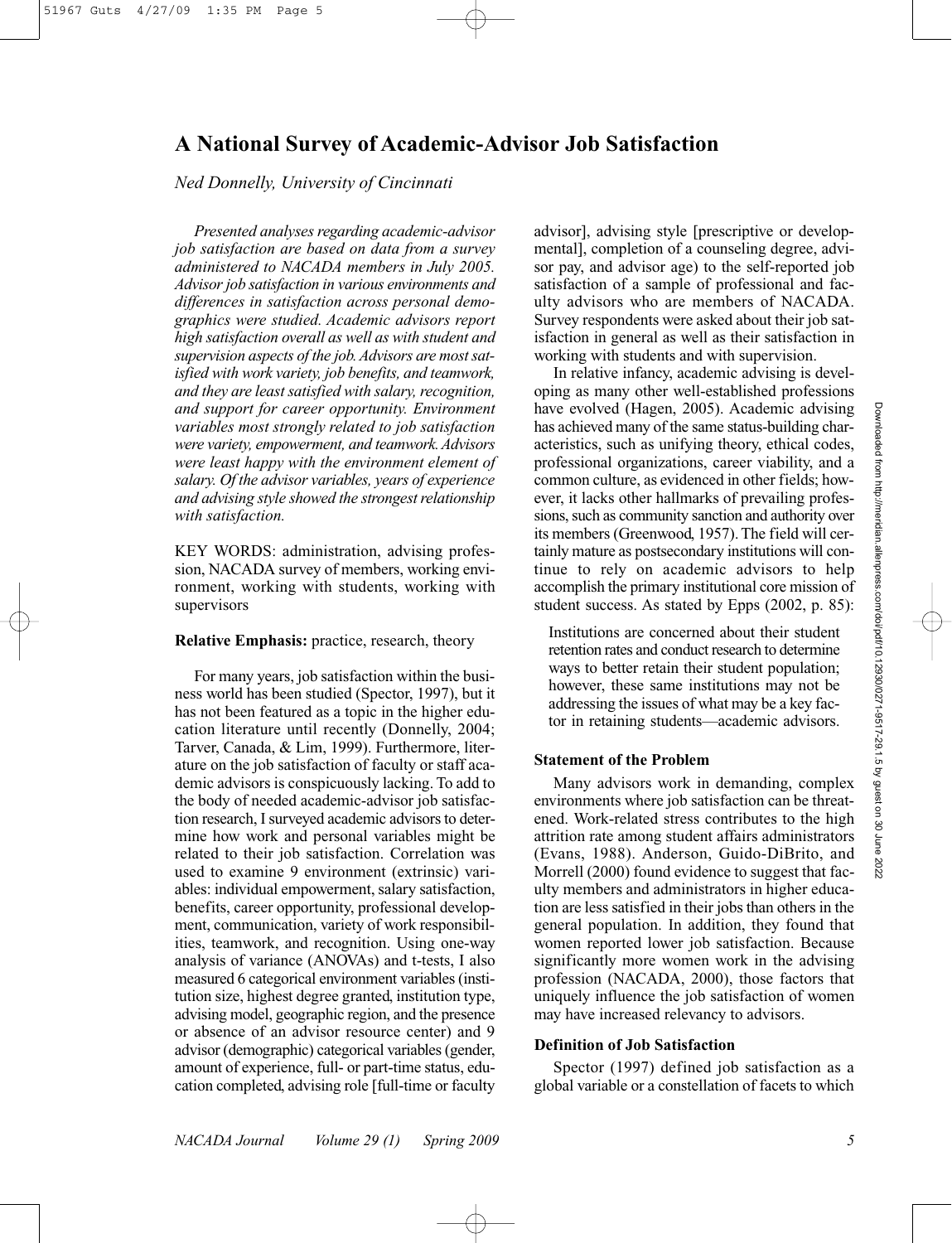the employee affectively responds. Job satisfaction can be understood as the way employees feel about their jobs, including the various aspects of the tasks involved. Spector identified a shift over the last 30 years in job satisfaction; it had been based on need fulfillment (e.g., a means of monetary support) and has transformed based on attitudinal variables. For example, employee engagement with or disassociation from their workplaces are now key variables in satisfaction measures.

Satisfaction that advisors report in working with students, called the "student facet," is measured with question 8.7—"I find my interactions with students to be satisfying." Satisfaction that advisors report in working with their supervisor, termed the "supervision facet," is measured with question 8.8—"I'm content with the supervision I receive." (See Appendix.) Response ratings from these questions are compared to each of the environment variables to show how satisfaction with the advisor's environment might be affected differently according to the advisor's satisfaction with supervision and students, both key work elements. If advisor job satisfaction is tied in some way to satisfaction in working with students, as shown strong correlations between satisfaction ratings, then this finding would add credence to the theoretical understanding of academic advisors as student centered, a central theme found throughout widely accepted standards and value statements, such as the Academic Advising Program CAS Standards and Guidelines (Council for the Advancement of Standards in Higher Education, 2005) and the NACADA Core Values (National Academic Advising Association, 2005). Put another way, the more student centered the advisor, the greater their job satisfaction. Similarly, strong correlations between supervision and satisfaction ratings validate a central understanding of job satisfaction as tied to satisfaction with supervision. That is, the more an advisor is satisfied with their supervision, the better their satisfaction overall.

#### **Academic-Advisor Job Satisfaction**

Most of the research on the job satisfaction of those working in higher education has focused on faculty members (Adeyemo, 1989). It has been specifically concentrated on the teaching and research elements of the faculty role and not advising functions. Therefore, research on full-time advisor job satisfaction is limited. In 1995 Moser and Chong showed that increased role clarity led to job satisfaction among 123 academic advisors in a master's of business administration (MBA) program. In studying the quality of work life, Epps (2002) interviewed 18 academic advisors and found them to be generally satisfied with their work, particularly with regard to support from colleagues and supervisors, the variety of work performed, and the high level of autonomy associated with the job. The advisors in Epps's study showed a high commitment to the job but were frustrated by feelings of occasionally letting students down.

The most recent nationwide NACADA member survey (2000) revealed segments of the academic advising profession who are satisfied or very satisfied in certain areas. Results showed that advisors are content with the direct-service advising workload (71%), advising related workload (61%), advisee load (54%), administrative workload (53%), institutional support (35%), and level to which advisor opinions are heeded (33%).

White (2004, p. 1) found that "an educational institution can become transformative in its organizational development when it supports classified staff in their professional and career development and includes them as partners in shared governance." The majority of professional academic advisors work in unclassified jobs (University of Georgia, 2002), and some nonacademic advisor clerical staff—many of whom are in classified positions—also perform academic advising duties (Habley & Morales, 1998).

## **Participants**

I administered a self-report questionnaire to 4,917 NACADA advisors who identify their primary role as advisor/counselor or faculty advisor. Data from 1,913 surveys were included in the analysis.

The typical survey respondent works under a satellite model (advising is provided in each of the academic subunits such as colleges or departments), within a public institution numbering between 10,000 and 20,000 students and offering degrees through the doctoral (PhD, EdD) and professional (MD, JD) level. They typically work in institutions that do not provide a resource center for advisors. By a small margin, survey respondents utilize a developmental style of advising ("let's talk about your career/life goals") as opposed to a prescriptive style ("here are the required courses for your major"). They have 3 to 6 years of experience and earn an annual salary between \$30,000 and \$34,999. They work full-time in the role of academic advisor/academic counselor, have a master's degree, and are between 30 and 39 years of age. Most respondents are located in the Great Lakes Region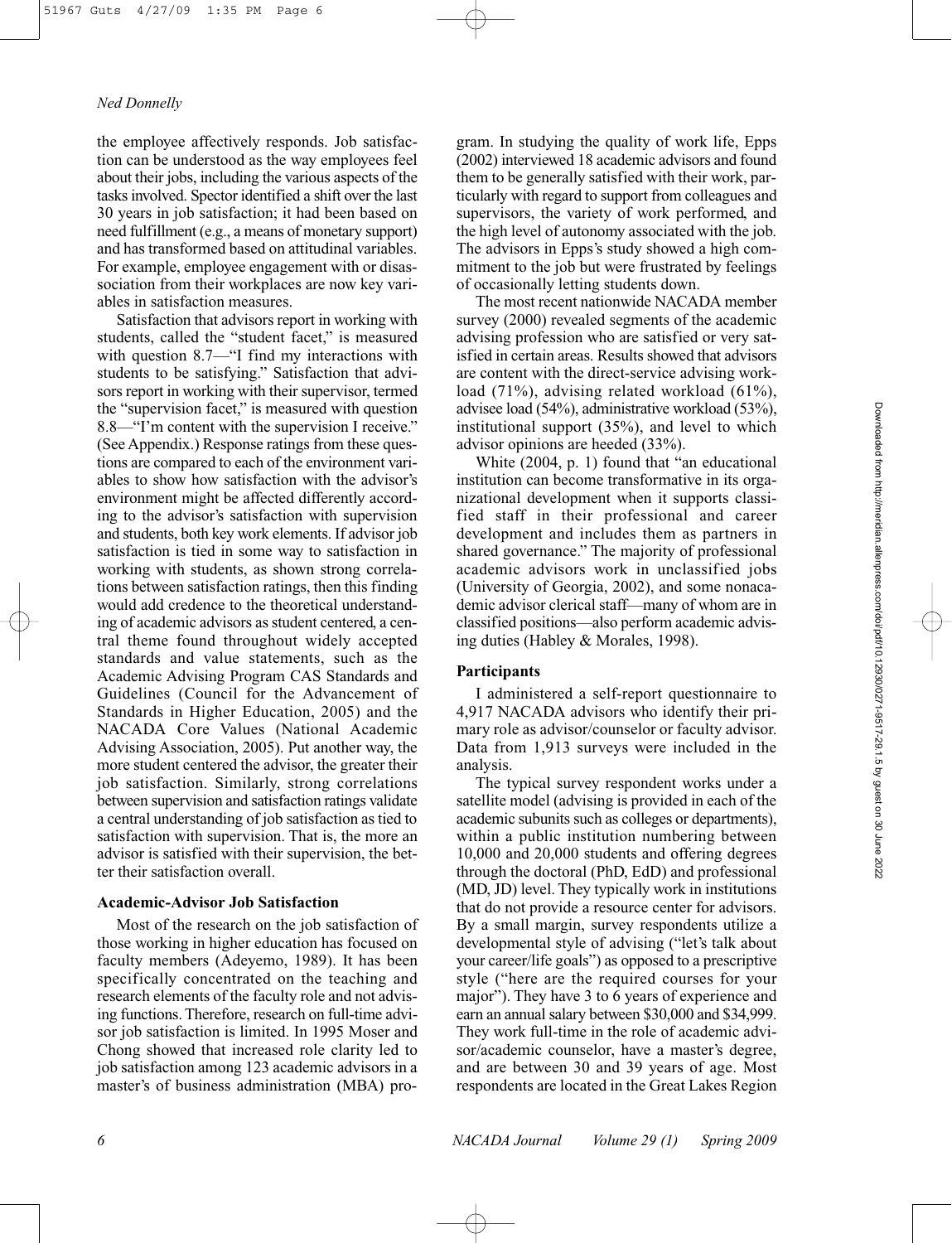## (IL, IN, MI, OH, WI, Ontario).

#### **Instrumentation and Procedure**

The *Survey of Advisor Satisfaction* (see Appendix) was supported by NACADA, which provided computer server space, survey system software, and technical support. The NACADA executive office sent participation invitations and reminders to members via E-mail.

Table 1 shows a summary of satisfaction ratings in regard to environment and satisfaction variables of advising. Strongly disagree/disagree ratings are combined and strongly agree/agree ratings were combined in the percent columns. Mean and standard deviation values were derived from the following scale: *strongly disagree = 1, disagree = 2, neutral* = 3, *agree* = 4, *strongly agree* = 5. The total number of cases for each variable in Table 1 ranges from 1,907 to 1,913.

## **Results**

*Correlation of Environment Variables with Satisfaction*

As shown in Table 2, variety had the highest correlation, followed closely by empowerment, among environmental factors with regard to satisfaction. Teamwork was the third most highly correlated variable with overall satisfaction. The strongest correlates to the student facet of satisfaction were variety, teamwork, and empowerment. Variables with significant correlations to satisfaction with the supervision elements of the job included communication, teamwork, empowerment, and variety. Pay was the only variable without a statistically significant correlation to satisfaction with the supervision and student aspects of the advisor job.

#### *Satisfaction by Demographics*

No significant difference was found on reported overall satisfaction between those working at institutions with an advising resource center and those working at institutions without such a center. However, the availability of an advising resource center seems to make a significant difference on advisor satisfaction with the student and supervision facets of their job. While the means show a statistically significant difference, any practical significance with regard to these findings is in question.

Work status has no bearing on job satisfaction. No significant difference was found on overall job satisfaction among those employed full- and parttime. The differences between satisfaction with student and supervision facets of the job were non-

|          |                                | "I am satisfied" |           |     |      |
|----------|--------------------------------|------------------|-----------|-----|------|
| Item No. | Variables                      | % Disagree       | $%$ Agree | M   | SD   |
|          | <b>Satisfaction Variables</b>  |                  |           |     |      |
| 8.7      | Student interaction            | 3                | 93        | 4.4 | .73  |
| 8.9      | Overall satisfaction           | 8                | 79        | 3.9 | .88  |
| 8.10     | Enjoys coming to work          | 9                | 76        | 3.9 | .91  |
| 8.11     | Will leave advising*           | 68               | 15        | 2.1 | 1.20 |
|          | <b>Environmental Variables</b> |                  |           |     |      |
| 8.6      | Variety                        | 10               | 78        | 3.9 | .96  |
| 4.5      | <b>Benefits</b>                | 12               | 74        | 3.8 | .98  |
| 8.2      | Teamwork                       | 13               | 73        | 3.8 | 1.00 |
| 3.1      | Empowerment                    | 16               | 67        | 3.7 | 1.70 |
| 8.8      | Supervision                    | 19               | 63        | 3.6 | 1.10 |
| 4.3      | Professional development       | 21               | 62        | 3.6 | 1.10 |
| 4.6      | Career opportunity             | 26               | 49        | 3.3 | 1.10 |
| 4.1      | Recognition                    | 33               | 44        | 3.1 | 1.20 |
| 4.4      | Salary                         | 46               | 33        | 2.8 | 1.20 |

**Table 1** Frequency, mean, and standard deviation for environment and satisfaction variables

*Note.* Items and Likert scales can be read in the Appendix.

Disagree and strongly disagree as well as agree and strongly agree responses are combined under disagree and agree, respectively. Neutral ratings (not shown) account for the total being less than 100%. Mean and standard deviation refer to Likert scale responses.

\*Reverse scored in calculation of job satisfaction grand mean

Downloaded from http://meridian.allenpress.com/doi/pdf/10.12930/0271-9517-29.1.5 by guest on 30 June Downloaded from http://meridian.allenpress.com/doi/pdf/10.12930/0271-9517-29.1.5 by guest on 30 June 2022

2022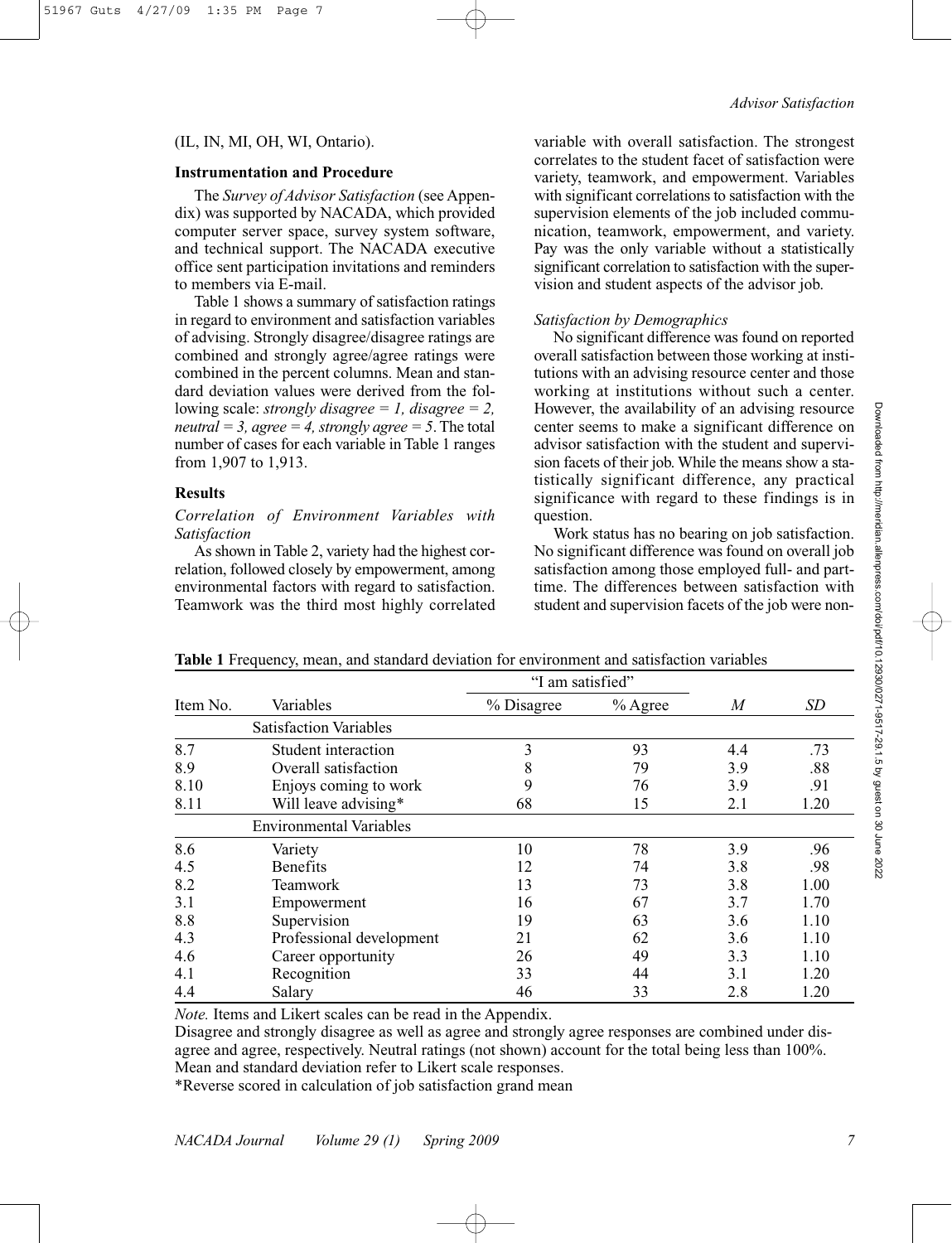|  |  |  | <b>Table 2</b> Correlation of environment satisfaction variables with overall and facet satisfaction |  |  |  |  |  |  |  |
|--|--|--|------------------------------------------------------------------------------------------------------|--|--|--|--|--|--|--|
|--|--|--|------------------------------------------------------------------------------------------------------|--|--|--|--|--|--|--|

| Variables                | Correlation with<br>Overall Satisfaction | Correlation with<br><b>Student Facet</b> | Correlation with<br>Supervision Facet |
|--------------------------|------------------------------------------|------------------------------------------|---------------------------------------|
| Age                      | .16                                      | .15                                      | .06                                   |
| <b>Benefits</b>          | .23                                      | .14                                      | .16                                   |
| Career development       | .37                                      | .11                                      | .38                                   |
| Communication            | .44                                      | .17                                      | .73                                   |
| Empowerment              | .54                                      | .27                                      | .46                                   |
| Pay                      | .11                                      | .02                                      | .05                                   |
| Professional development | .38                                      | .18                                      | .37                                   |
| Recognition              | .38                                      | .15                                      | .38                                   |
| Salary                   | .30                                      | .07                                      | .20                                   |
| Teamwork                 | .47                                      | .28                                      | .47                                   |
| Variety                  | .55                                      | .41                                      | .39                                   |

*Note.* All *r* values greater than .06 are significant at  $p \le 0.01$  level (two–tailed). Scale:  $1 = \text{Strongly}$ *Disagree*; 2 = *Disagree*; 3 = *Neutral*; 4 = *Agree*; 5 = *Strongly Agree*. The variable salary is measured by responses to "my salary level is adequate" on a 1–5 Likert scale. The variable pay is measured with the 15 category options selected to the query regarding "current gross salary."

significant with regard to employment status.

Job role does not seem to make a difference in satisfaction. Full-time advisors are no more satisfied than faculty advisors either overall or with regard to the student and supervision aspects of advising.

Gender has no bearing on satisfaction. Male and female advisors reported being equally satisfied overall and on the student and supervision elements of their job.

Differences in the means of satisfaction among those with differing advising styles were significant. Advisors using developmental approaches characterized their advising approach as "let's talk about your career/life goals," while those who use a prescriptive approach characterized their advising as "here are the required courses for your major." Overall satisfaction for developmental advisors is higher than it is for those who use prescriptive advising. The data are also significant with regard to student and supervision aspects of satisfaction and advising style.

Advisors who hold a counseling degree do not have significantly higher overall job satisfaction than advisors without a counseling degree. Likewise, no significant difference exists among counselors and noncounselors with regard to handling the student aspects of advising.

Mixed results were found when considering the effect of institutional advising model. With regard to satisfaction overall and with student facets of the job, no significant difference was found; however, a significant difference was evident in terms of advising model and satisfaction with the supervision aspects of the job.

No significant differences were found in overall satisfaction, in the student facet, or supervision aspects among advisors who differ according to the type of institution that employs them. That is, overall satisfaction is the same for advisors working at public, private nonprofit, and proprietary for-profit institutions.

The hypothesis that advisor satisfaction differs among advisors working for institutions with differing missions was tested. Mission was defined by the highest academic degree offered. No significant differences on the satisfaction measures were found among advisors working for institutions of different types.

Significant differences were not found in overall or facet satisfaction based on the numbers of students enrolled in the institution at which the advisor is employed.

Advisors with more years of experience report significantly higher job satisfaction than those with fewer years of experience. For instance, those with 3 to 6 years experience reported a mean overall job satisfaction of 3.8 and for those with more than 15 years of experience the mean was 4.1. This is not an unexpected finding as advisors who are satisfied will tend to remain committed to advising as an occupation—perhaps even for different reasons than satisfaction—while those who are dissatisfied will tend to leave the field. In addition, as advisors become more experienced, their competence and enjoyment of the job may increase. In related research, Hagedorn (2000) found that for faculty members, the point in the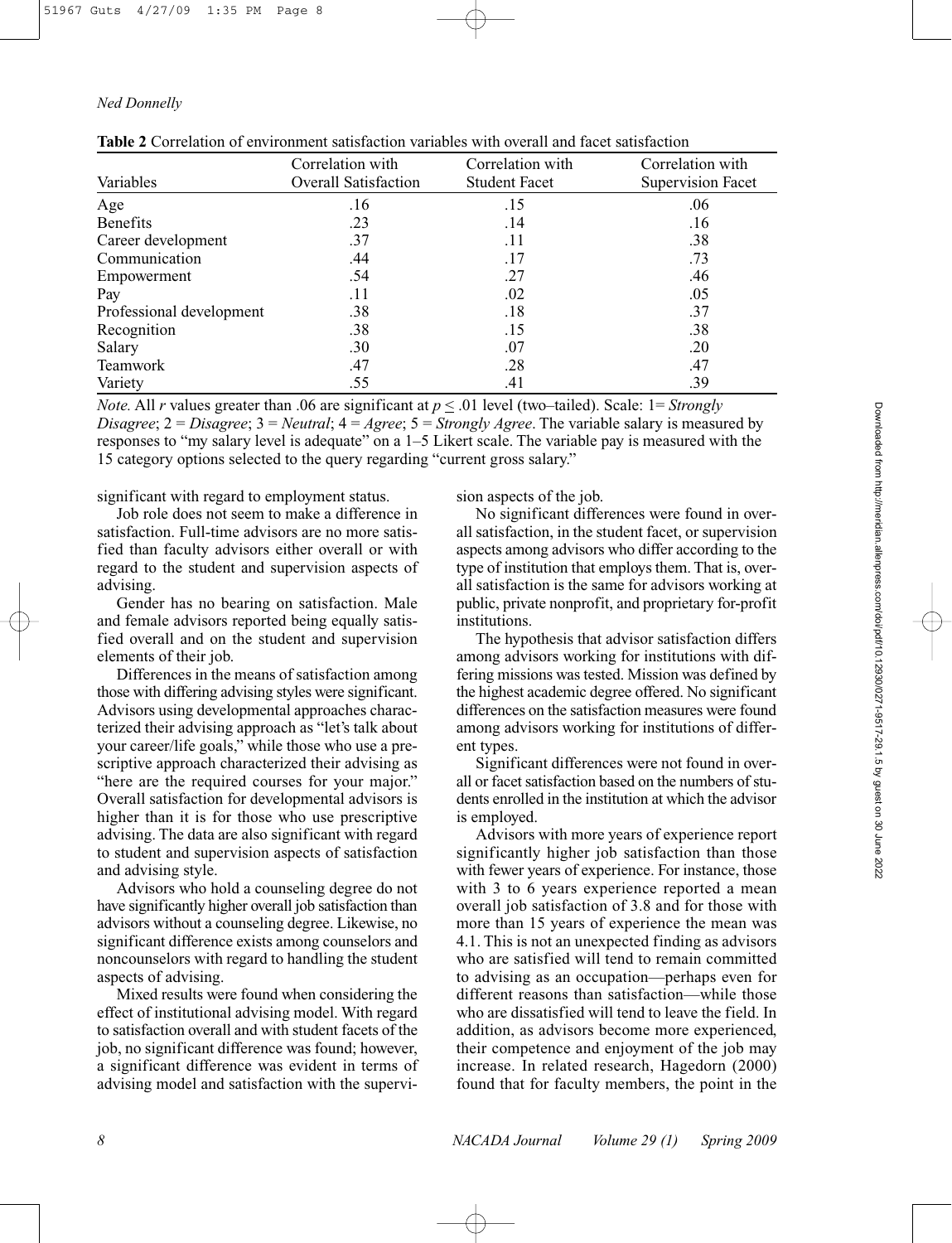career cycle, defined by years until retirement, had an impact on job satisfaction. Novices derived satisfaction from the positive relationships with administration and interactions with students, midcareerists found satisfaction in appropriate compensation, and for disengagers, those anticipating retirement in 5 or fewer years, job satisfaction was best predicted through positive relationships with administration as well as appropriate compensation.

The amount of education completed appears to be related to overall job satisfaction. The 13 advisors whose highest earned diploma is an associate's degree  $(M = 4.5)$  expressed significantly higher overall satisfaction than did those with a bachelor's or higher degree.

A statistically significant difference was found by geographic region with regard to satisfaction with the student aspects of the job. Advisors working in the Northeast Region (CT, MA, ME, NH, NY, RI, VT, Quebec, Atlantic Provinces) are less satisfied than are those working in the Pacific Region (CA, HI, NV). Measures of overall satisfaction and satisfaction with supervision were not significant.

#### *Gap Analysis*

The gap score is the difference between the importance and satisfaction rating of each factor. A positive difference reflects the unmet needs of the respondent. A negative difference score indicates that the factor does not need to be addressed to improve advisor experience.

Table 3 displays the importance-rating means and standard deviations. In the second column, the rating means and standard deviations of satisfaction ratings for each measured environment variable are presented. The gaps, or differences between importance and satisfaction ratings, are shown in the third column.

#### *Open Ended Responses*

Qualitative analysis of data was completed for questions 9 and 10 (Appendix): "What one thing could make your job more satisfying?" and "What is one thing that gives you the most satisfaction on the job?"

According to 513 (27%) of the respondents, improved managerial and workplace conditions could make the job more satisfying. This result is evidenced in responses such as "better planning by supervisor; projects are often planned 'on the fly," "less top down leadership from managers who are not sufficiently versed in advising theory and philosophy," and "stable environment as we have experienced may changes of the past few years [*sic*]. I wish upper-level decision makers would visit with us to know the day-to-day operation so decisions would not adversely affect students."

Responses from 354 advisors (19%) indicated that salary and advancement opportunities would improve their satisfaction. Their responses included items similar to these examples: "better pay to match responsibilities," "higher pay commensurate with level of education required," and "being well paid enough that I didn't need a second job."

Lower advisee ratio and a need for more time available for work with students were articulated in responses from 239 advisers (13%). Such responses included, "I'd like more in depth [*sic*] work with students, especially those at risk. Currently, I am the one full-time professional in a university of over 7,000 students." Another respondent explained: "Less work. I love my job; there's just too much of it! We have double the assigned advising loads and projects from when I started 8 years ago. This

| <b>TWORE</b> COLLUMNON OF IMPORTANCE SURSTANDING SAP WITH OVEREN SURSTANDING |            |           |              |      |     |           |             |
|------------------------------------------------------------------------------|------------|-----------|--------------|------|-----|-----------|-------------|
| Variable                                                                     | Importance |           | Satisfaction |      | Gap |           | Correlation |
|                                                                              | M          | <i>SD</i> | M            | SD   | M   | <i>SD</i> |             |
| Empowerment                                                                  | 4.4        | .79       | 3.7          | 1.10 | .67 | 1.20      | $-.40*$     |
| Variety                                                                      | 4.4        | .77       | 3.9          | .96  | .46 | 1.00      | $-.35*$     |
| Communication                                                                | 4.2        | .88       | 3.5          | 1.10 | .63 | 1.30      | $-.30*$     |
| Career opportunity                                                           | 4.1        | .92       | 3.3          | 1.10 | .86 | 1.40      | $-.29*$     |
| Recognition                                                                  | 4.0        | .83       | 3.1          | 1.20 | .87 | 1.40      | $-.28*$     |
| Professional development                                                     | 4.5        | .69       | 3.6          | 1.10 | .91 | 1.30      | $-.27*$     |
| Teamwork                                                                     | 4.1        | .78       | 3.8          | .99  | .34 | 1.10      | $-.27*$     |
| Salary                                                                       | 4.0        | .82       | 2.8          | 1.20 | 1.3 | 1.50      | $-.23*$     |
| Benefits                                                                     | 4.1        | .79       | 3.8          | .98  | .31 | 1.10      | $-.11$      |
|                                                                              |            |           |              |      |     |           |             |

**Table 3** Correlation of importance-satisfaction gap with overall satisfaction

*Note.* \* Significant at the  $p \leq 0.01$  level (two tailed).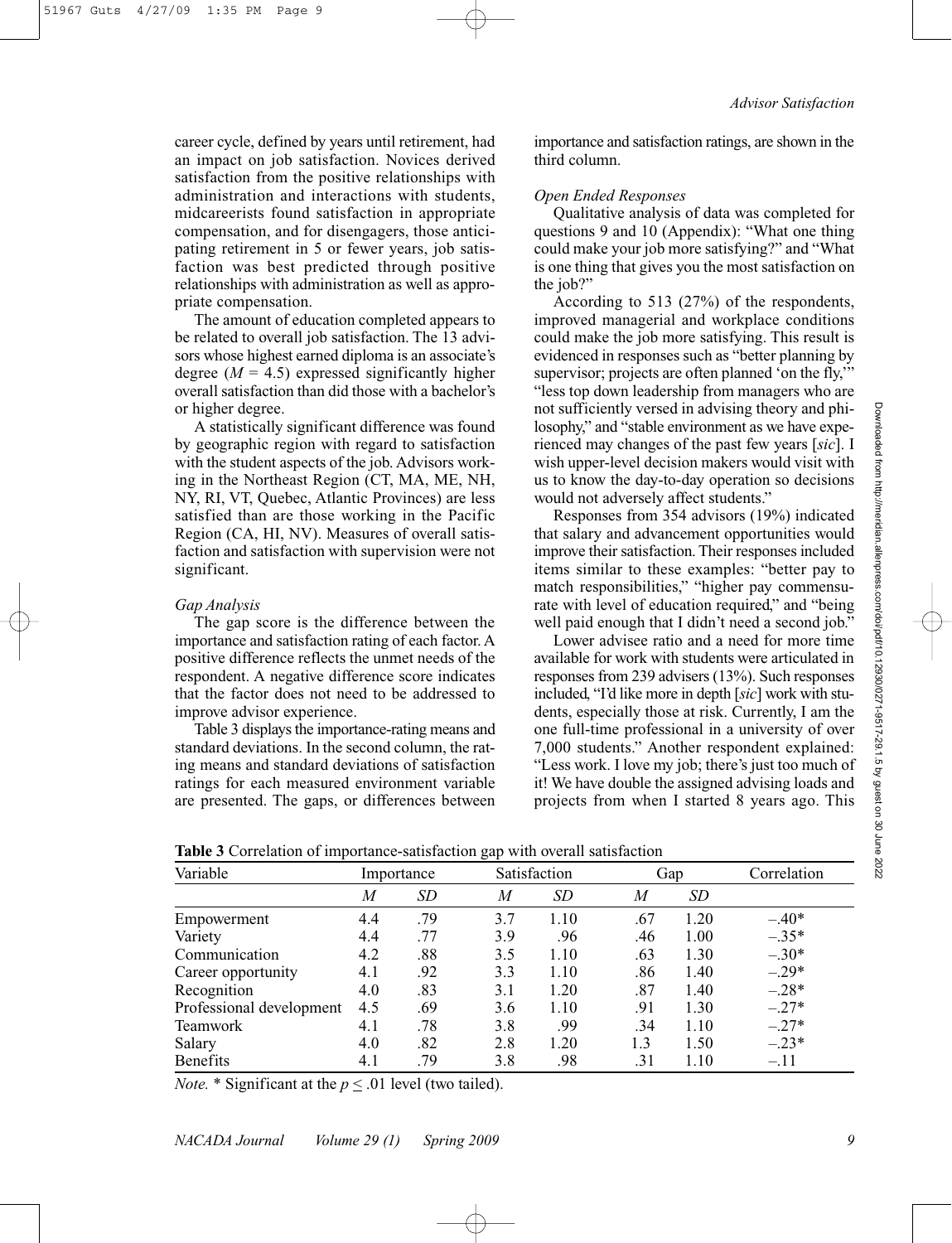weighs heavy toward burnout." Another explained, "Having a smaller caseload so more time for individual meetings with students to help develop total programs of study."

Responses from 187 advisors (10%) indicate that recognition, reward, and respect top the list of needs. Comments that support this conclusion include "recognition by our college that I am a professional with a degree in my field and not just 'staff' that is an afterthought." Another asked for "more respect from 'real' faculty and administrators. Although we are non-tenure faculty, we are not treated like other faculty; even library nontenure faculty receive more respect." The following also epitomizes a call for greater credit: "appreciation for my, and my department's, extra efforts, creativity and contributions to the quality of the institution."

Responses from 127 advisors (8%), which were summarized by M. Miller (personal communication, August 19, 2005) indicate that diversity would lead to greater job satisfaction: "A greater variety of work/more challenging tasks" typifies the responses as does "more responsibility or room for growth" and "working on more collaborative projects with department staff."

A theme of student centeredness emerges in the responses about the aspect of the job from which advisors enjoy the most satisfaction. Some form of the word *student* was mentioned 1,664 times in 1,913 responses. Representative comments included "interaction with students" and "knowing that I make a difference in the lives of our students." Others articulated their student centeredness as follows: "Advising and working with students give me the most job satisfaction," "I enjoy working with the staff and faculty at my institution, but the students are the most satisfying aspect of my job," "I know that the work I do is critical to student success and development. As far as job satisfaction, I equate it to a six-figure salary."

The word *help* was found 460 times in the responses and was usually in close proximity to a mention of students, as in "helping them discover themselves and being able to help them in their educational endeavor is most important." Some form of the word *goal* was written in 170 responses, as in "to watch students mature academically and socially during their journey toward career and life goals." These open-ended responses are consistent with quantitative data derived from other survey responses. Therefore, the results indicate that advisors rate highest those aspects of their job that involve working with students.

# **Major Generalizations, Discussion, and Suggestions for Future Research**

*Overall Satisfaction*

The most obvious overarching generalization revealed by survey findings, as shown by both average ratings and frequencies of responses, is that academic advisors are mostly satisfied with their jobs. Seventy-nine percent of respondents agree or strongly agree that they are satisfied overall (8% indicate dissatisfaction and 13% gave neutral responses), 76% enjoy coming to work, and 68% are not planning to leave advising as a line of work. The 8% dissatisfaction rating indicates a slight decrease in overall dissatisfaction from Bender's 1980 research, which indicated that 18% of those in student affairs reported job dissatisfaction.

These findings add to data from the most recent NACADA member survey (2000), which showed that approximately one half of members surveyed are satisfied with their advisee load, 70% are happy with their direct advising workload, 50% are pleased with their administrative work, 30% are satisfied that their opinion is being heard, and 34% indicate they have institutional support.

The three variables showing the strongest correlation with overall satisfaction were variety, empowerment, and teamwork (Table 2). These findings agree with those obtained in a qualitative study by Epps (2002), who found that advisors are generally satisfied with their work but particularly satisfied with support from colleagues and supervisors, the variety of work performed, and the high level of autonomy provided.

To place overall job satisfaction in the context of satisfaction data from all fields of work, I looked at a 2004 AP/Ipsos poll, which indicated that one half of Americans were ready to get back to work after the Labor Day holiday and see their work as an important part of their life and identity. They generally enjoy their coworkers, find their work interesting, and feel they are paid fairly (AP/Ipsos, 2004).

### *The Student Facet*

Advisors rated their work with students (student facet of satisfaction) higher than overall job satisfaction. Ninety-three percent of respondents agreed or strongly agreed with the statement "I find my interactions with students to be satisfying," while 3% disagreed or strongly disagreed, and the remaining provided neutral responses. These results were more favorable than those offered for the supervisor facet, for which 63% agreed or strongly agreed with the statement "I'm content with the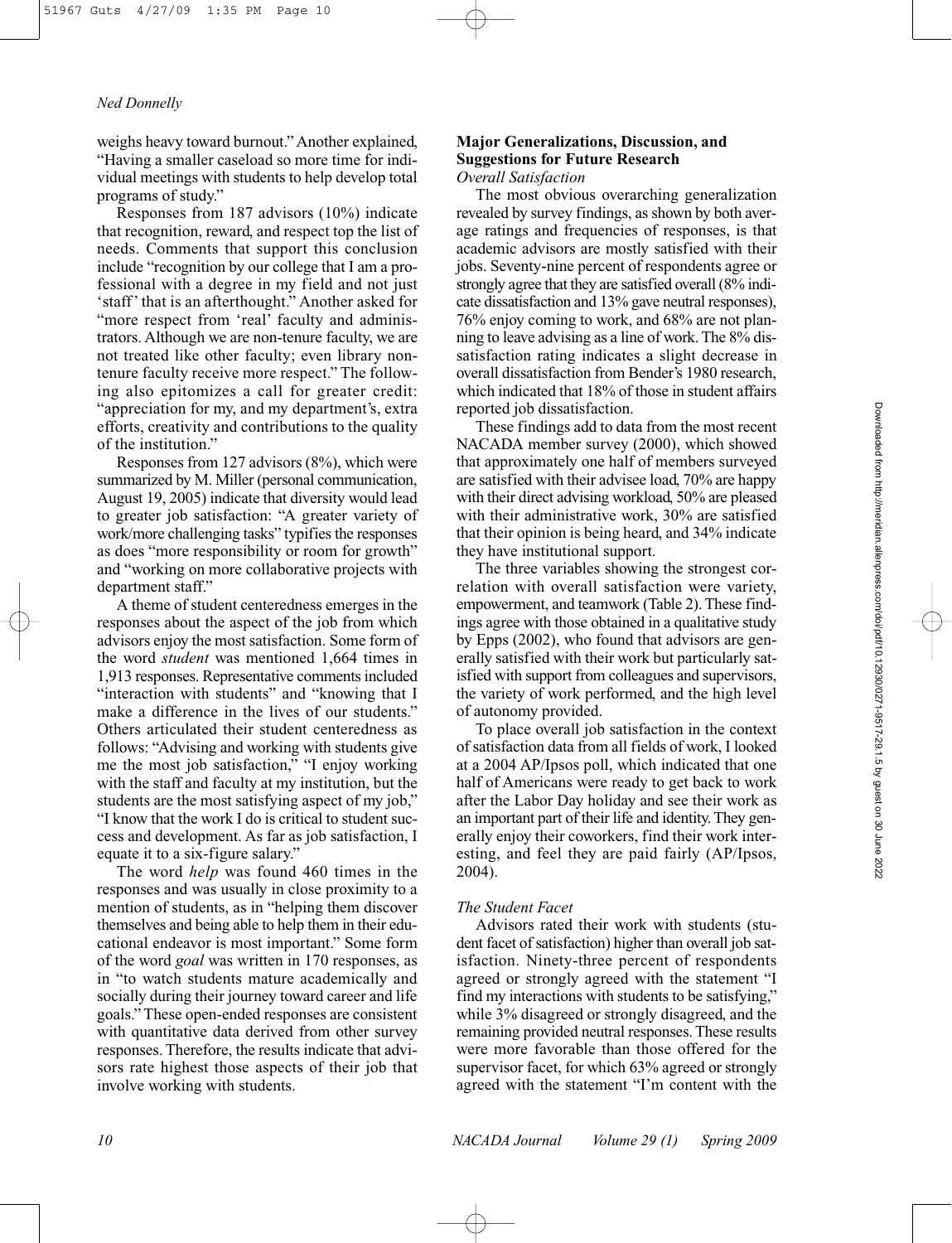supervision I receive." Satisfaction with the student facet was also higher than overall satisfaction, for which 79% agreed or strongly agreed with the statement "overall, I am satisfied with my job."

The three strongest correlates with the student facet of satisfaction were variety, teamwork, and empowerment, the same three variables showing the highest correlation with overall satisfaction (Table 2). This finding is important because it supports the general understanding of advisors as student centered (not institution or rule centered) in their approach to their work.

Satisfaction in working with students was a major finding by Epps (2002, p. 87), who found that "the ability to work with students in some capacity emerged as the primary reason the participants liked advising. They liked the contact with college students and the ability to interact with students oneon-one, helping them or guiding them through their academic careers."

#### *The Supervisor Facet*

A majority of respondents (63%) agreed or strongly agreed that they are content with the supervision they receive. Variables most strongly associated with the supervisor facet include communication with supervisor, teamwork, and empowerment (Table 2).

#### *Impact of Environment*

*Variety*. As evidenced both in ratings means and frequencies (Table 1), advisors are highly satisfied with the variety of work that they have the opportunity to perform. In addition to advising, their duties include teaching, project work, and committee participation. Satisfaction with variety of work was the most highly correlated with overall satisfaction.

The smallest gaps between importance and satisfaction were found with benefits, teamwork, and variety (Table 3). A small importance-satisfaction gap indicates that while advisors find these job elements important, they are also satisfied in these areas. While smaller gaps indicate areas of strength for advisors individually and advising as a field or profession generally, larger gaps, such as those for career opportunity, professional development, salary, and recognition, show areas needing focused attention, especially by institutions employing advisors. Correlation data show that the importance-satisfaction gap for empowerment and for variety have the strongest negative relationships with overall satisfaction. That is, advisors who consider empowerment and variety to be important and who are also

dissatisfied in these job areas seem to be dissatisfied overall in their work.

Advisors' open-ended responses are consistent with the quantitative ratings. In replying to the question about an aspect of the job that could be more satisfying, 127 (7%) indicated that duty diversity would lead to greater job fulfillment. Some typical comments included "a greater variety of work/more challenging tasks," "more responsibility or room for growth," "other responsibilities and to be supported to pursue opportunities outside of job description (e.g., advising a student organization, teaching, presenting, etc.)." Because task variety has a positive relationship with overall as well as student and supervision facets of job satisfaction, advising administrators should consider ways to bring more heterogeneity to the position. However, they need to understand that while advisors value differing aspects of the job, any variety introduced should not result in larger advising loads. Being overwhelmed with large numbers of students was an area of concern expressed by 26% of advisors responding to the NACADA (2000) survey: They said that they were dissatisfied or very dissatisfied with their advisee load.

*Empowerment*. In the context of this study, *empowerment* refers to the authority to make significant decisions on behalf of the institution when working with students. Empowerment satisfaction was measured with the question "I am satisfied with the amount of empowerment I experience." Among environmental factors, advisors ranked empowerment fourth (behind variety, benefits, and teamwork) (Table 1). As illustrated in a high correlation with overall job satisfaction, those who perceive their organizations as empowering also report higher overall and supervising-facet job satisfaction. The importance of empowerment to advisors is consistent with a dominant theme, coded as "managerial and workplace issues," found among responses to the open-ended question regarding steps that could make the job more satisfying (Appendix, question 9).

Responses relating to supervision, leadership, and decision making comprised 514 (27%) responses; 8 respondents used the word *empowerment* specifically. The desire for more empowerment is echoed in the most recent NACADA member survey in which over 44% were either dissatisfied or very dissatisfied with the extent to which their opinions were being heard (NACADA, 2000).

*Communication*. A strong relationship was shown in correlations between supervisory communication and overall job satisfaction. The Downloaded from http://meridian.allenpress.com/doi/pdf/10.12930/0271-9517-29.1.5 by guest on 30 June 2022

5 by guest ġ  $\overline{50}$ aunp 2022

Downloaded from http://meridian.allenpress.com/doi/pdf/10.12930/0271-9517-29.1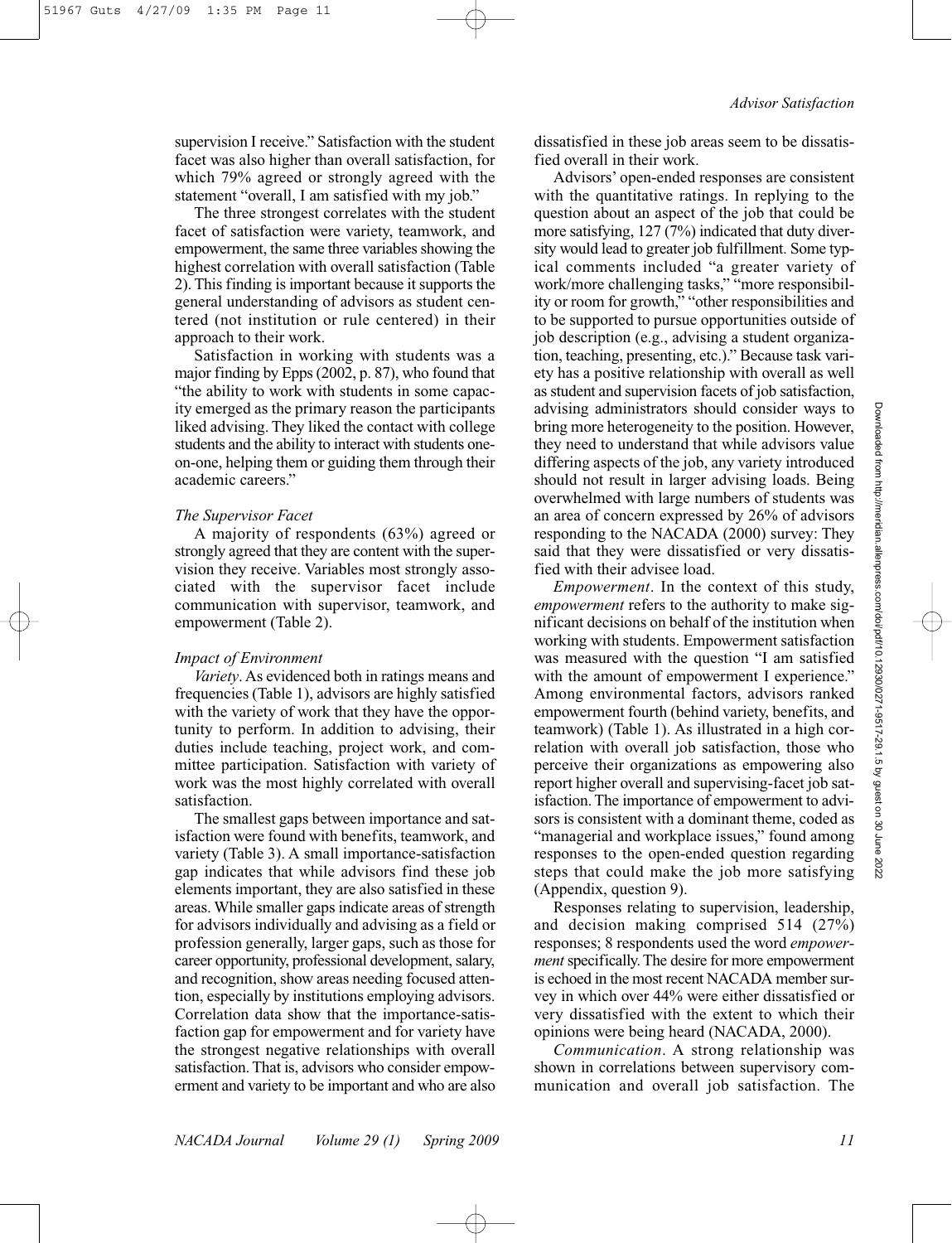strongest correlation of any predictor variable was found between satisfaction ratings of communication with the supervisor and the supervision facet. Role theory provides an explanation for this finding: Clear supervisor communication of roles (i.e., role clarity) regarding work expectations is seen as a primary predictor of job satisfaction, and role ambiguity is a primary detractor (Abramis, 1994). The results from this study are consistent with those found among academic advisors in an MBA program (Moser & Chong, 1995).

*Teamwork*. A large proportion of advisors are satisfied with the amount and quality of teamwork on the job. Following variety and empowerment, teamwork was among the top three variables that correlate with overall job satisfaction (Table 2), and it was second to communication in terms of relationship strength with the supervision facet of satisfaction.

*Salary and benefits*. An interesting dichotomy exists between the two compensation variables, salary and benefits. Satisfaction with salary was rated the lowest of any variable while satisfaction with benefits was rated relatively high. Neither salary nor benefits showed a high correlation with overall satisfaction and they held the lowest and second lowest position among correlated predictor variables. However, the gap scores reveal a possible reason for the disparity among the variable ratings. The salary variable produced the highest importance-satisfaction gap, while benefits produced the lowest (Table 3). This result suggests that advisors' need for benefits are being met better than any other environment variable, while their salary needs are the most poorly met of any other variable. Open-ended responses support this conclusion: 354 (19%) of responses to the question "what one thing could make your job more satisfying?" fit under the salary/advancement category, which was the coding category with the second largest number of responses (after managerial and workplace issues).

That salary does not correlate well with satisfaction can be explained using Herzberg, Mausner, and Snyderman's (1959) theory that one unique set of job elements, called "motivators," contribute to job satisfaction, while a different set of job elements, called "hygienes," lead to job dissatisfaction. Following the theory, the absence of salary satisfaction does not reduce job satisfaction, but low salary satisfaction may lead to job dissatisfaction.

*Professional development, career opportunity, and recognition*. Professional development, career opportunity, and recognition are related employee

support mechanisms and are therefore discussed together. Twenty-one percent of advisors disagreed or strongly disagreed that their institution was supportive of professional development (62% agreed or strongly agreed; 17% gave neutral ratings). The satisfaction finding is higher than Sofranko's (2004) result of 42% of advisors who agreed that their professional development needs were being addressed. Career opportunity was rated lowest of these three variables, with 26% in agreement that their career opportunity is sufficiently supported, 49% in disagreement, and 25% who neither agreed nor disagreed.

Recent research has uncovered advisor reward and recognition as an area in need of improvement (Epps, 2002; Habley, 2004; Sofranko, 2004). Findings from this study concur with past research, indicating that for many respondents formal recognition is offered infrequently. However, respondents appear split on this issue: 33% disagreed or strongly disagreed and 44% agreed or strongly agreed with the survey question "my contributions are formally recognized." Perhaps this indicates the start of an encouraging upward trend toward greater amounts of reward for, and recognition of, advisors.

Correlations with overall job satisfaction were found to be remarkably similar among the professional development, career opportunity, and recognition variables. All were in the .37–.38 range, which is moderate to high in comparison to other variables. NACADA members have been found to value professional development highly (Sofranko, 2004).

*Advising resources*. An advising resource center serves as a support for the advising program as a whole as well as for individual advisor professional development, but it is not designed for direct service to students. Examples of such resources have been implemented at the University of Arizona (www.advising.arizona.edu) and the University of Cincinnati (www.uc.edu/advising). The effect on job satisfaction of a resource center was measured by comparing the satisfaction of the 279 respondents (15%) reporting the existence of a center at their institution to those without this resource. While significant differences on overall and student facet satisfaction were not found among those who have access to a resource center, a significant difference was found on measurements of the supervision aspect of satisfaction. Perhaps professional development activities offered by these centers target skills that impact the relationships of advisors with their supervisors more than other aspects of the job.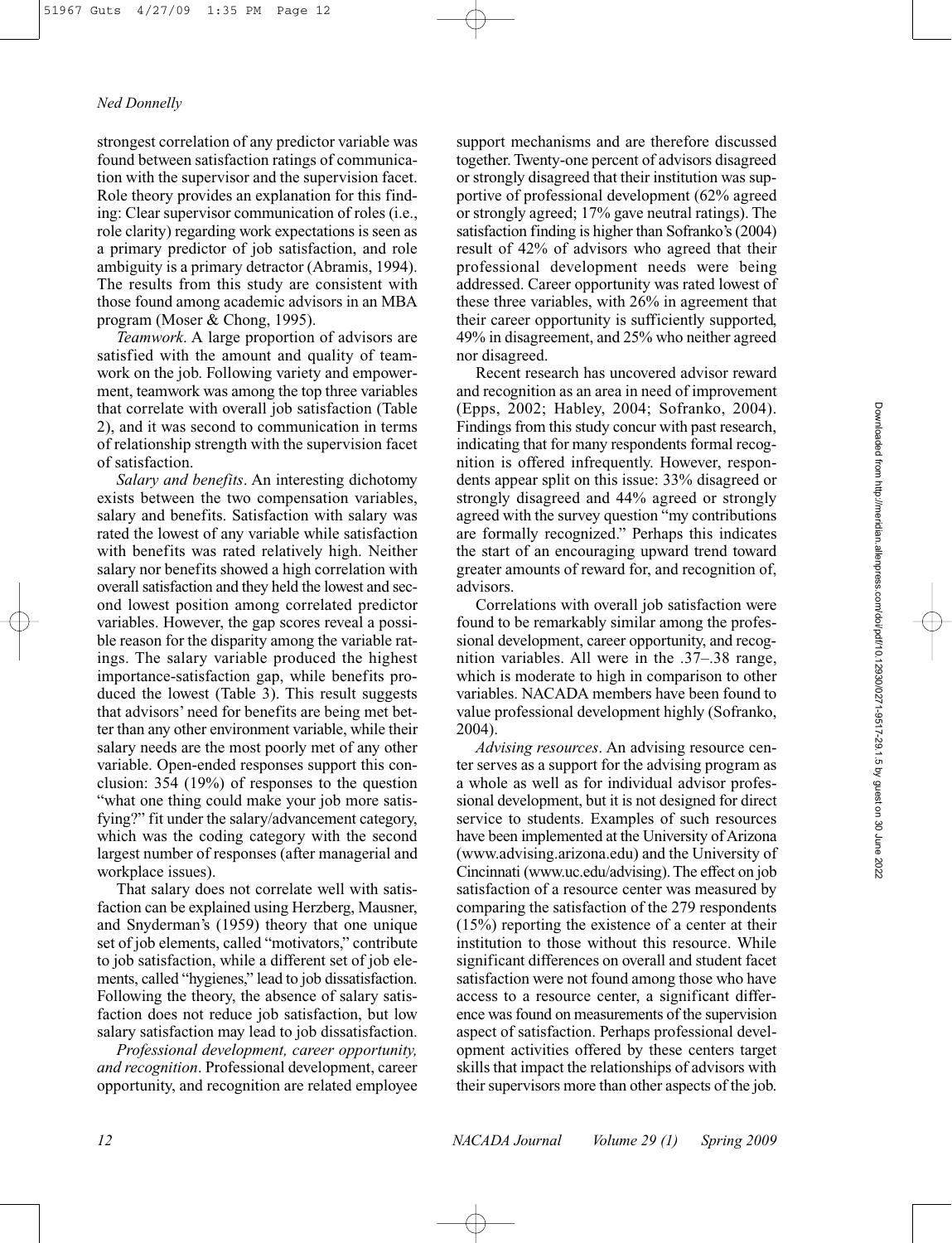However, other, unidentified characteristics common to the relatively few institutions that offer such a center may be the cause of relatively greater advisor satisfaction with supervision aspects of their jobs. For example, institutions that can afford to offer an advising resource center may also hire more advisors, thus increasing the time that advisors can spend with each student.

#### *Impact of Advisor Variables*

The survey asked respondents to self-report their advising style as prescriptive, which is characterized by "here are the required courses for your major," or developmental, described as "let's talk about your career/life goals." Those reporting a developmental style are more satisfied overall and with the student and supervision facets of the job. The developmental approach to advising is clearly more student centered than is the prescriptive style, which is more rule centered. Because student centeredness characterizes the work of advisors, it makes sense that a student centered approach will also be more satisfying. This finding needs to be considered with regard to the current priorities of most advisor training programs, which place emphasis on prescriptive elements of advising (e.g., the sharing of factual information) while leaving out developmental aspects (e.g., such as listening and interviewing skills) (Habley, 2004; Habley & Morales, 1998).

#### **Discussion**

What can advising administrators do to create an optimal advising environment? To be successful, academic advisors must be provided a workplace that encourages satisfaction. Managers who offer a climate that empowers advisors to make important decisions, provides opportunities for them to be challenged with a variety of tasks, and orients accomplishing tasks via teamwork and who clearly communicate roles and responsibilities will see advisors flourish as they support the mission of the institution in which they work.

Advising administrators play a vital role on behalf of the institution in creating environments that give advisors job satisfaction. For example, with regard to role clarity, Moser and Chong (1995) recommended that advisors be encouraged to clearly understand their jobs, receive good training, and emphasize the interpersonal nature of the work while de-emphasizing technical aspects of it. An advising administrator, as a full-time director of a center or an academic department head, whether supervising full-time staff or faculty members who

have advising as part of their responsibilities, has the opportunity to create an ideal advising atmosphere.

Sometimes a combination of environment variables is necessary to create the optimal advising context. For example, advisors who are given the opportunity to perform a variety of tasks are likely empowered by their organization to complete these heterogeneous jobs. Because the stakeholders demonstrate trust in him or her, the advisor feels a sense of confidence, which then leads to a sense of overall satisfaction. Advisors working within a nonempowering atmosphere rate their job satisfaction lower than do their peers.

The case study is an effective way for new and seasoned advisors to establish competent decisionmaking abilities. Because authority is shared in this approach, the outcomes are as consistent as possible for students. Case studies aid advisors in improving human-relations and problem-solving skills, and they can be used as exemplars of carefully defined problems, providing opportunities for analyzing advising situations (Koring, 2003).

Advising administrators must challenge themselves to reflect upon the advising environment to determine the impact on those who work there. Are professional relationships conducive to teamwork when needed? Is the advising administrator willing to share authority, when appropriate, with front-line advisors to make important decisions in assisting students? Is he or she communicating clear expectations regarding the role of the advisor and challenging the advisor by balancing the directservice advising workload with a variety of duties such as committee involvement or teaching responsibilities? In addition to an environment conducive to satisfaction, advising administrators can also provide professional development opportunities that prepare the advisor for new roles as empowered decision maker, team member, or multitasker.

These recommendations are consistent with those of others who have studied the job satisfaction of higher education employees. For example, Anderson et al. (2000) called for restructuring the work environment (e.g., with provisions for job sharing and ensuring the communication of realistic job expectations) to improve unacceptably high attrition rates due to low job satisfaction among higher education professionals.

What can advisors do to ensure their own job satisfaction? Findings from this study suggest that specific components of work relate to job satisfaction. Advisors can reflect upon their work and then seek out those work activities and conditions that have the possibility of increasing their happi-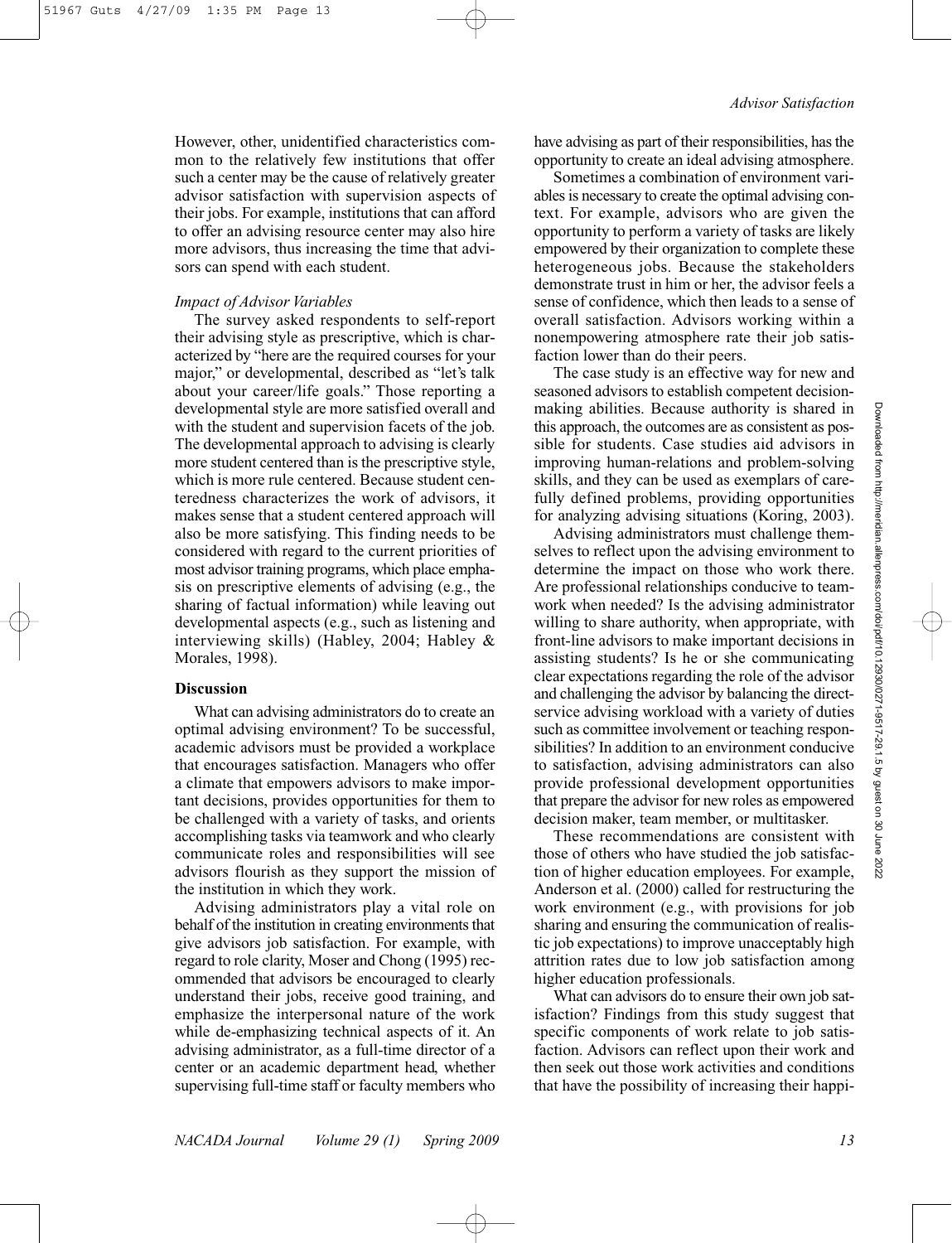ness on the job. For example, advisors might want to consider the amount of time they spend on nonadvising professional activities such as project or committee work. If they find an imbalance, they might pursue activities to reestablish equilibrium in their work lives.

Despite the understanding of advising as an individual enterprise, advisors might try a teamwork approach to accomplish tasks. These survey findings show that teamwork is related to job satisfaction. To improve their own contentment, advisors might consider breaking out of the traditional advising paradigm by employing teams in their work.

Because unclear or ambiguous supervisor communication regarding the advisor's role is related to lower job satisfaction, regular dialogue with managers or department heads is imperative for advisors. To communicate effectively, advisors and advising administrators need to be aware of potential barriers. For example, considerations important to effective communication, such as privacy, safety, work station efficiency, and student traffic flow, have been priorities in the design of effective advising offices (Miller, 2003). However, in the 2000 NACADA member survey, 34% of advisors rated their office space as inadequate or quite inadequate.

Data indicate that those advisors who espouse a developmental approach to their work with students report significantly higher satisfaction than those who use a prescriptive approach. Based on this finding, advisors should reflect upon their advising style—a self-assessment is a good place to start and consider how it moves them toward an approach grounded in student development theory. Advisors can improve their developmental-advising skills by keeping current on their student development knowledge and sharpening their listening skills.

#### **Conclusions**

Findings in this study add credence to the idea, borrowed from the industrial and organizational psychology tradition, that the environment plays an important role in the satisfaction of the employee. Alongside the psychotherapeutic and the health care conventions, where the goal is increasing employees' ability to cope mentally or physically with their environment (Beehr, 1995), the industrial and organizational psychology approach could be quite valuable in improving advisor job satisfaction.

If they value advisor job satisfaction and want academic advising to benefit the advisor and the institution as a whole, organizational stakeholders, including managers, must create supportive environments. That is, workplaces must be characterized by variety, empowerment (authority), and teamwork as well as clear communication channels between the manager/supervisor and advisor.

Unlike benefits, salary, and the presence of a resource center, which are under the auspices of institutional-level administration, variety, empowerment, teamwork, and clear communication are all controlled at the unit level. Therefore, the unit or resource center manager (or department head) should be considered an indispensable component in creating environments conducive to advisor satisfaction.

#### **Suggestions for Future Research**

The variables showing very strong correlation with job satisfaction in this study provide good bases for further study. The design of a new study should control for variables that correlate with lower satisfaction, such as advising load, to eliminate the possibility that such variables are masking the effects of other variables. This study was limited to the environment (extrinsic) and advisor (demographic) factors that relate to job satisfaction. An example of an intrinsic factor common to advisors, which came to light in this study and which had been reported elsewhere (Epps, 2002), is a feeling of satisfaction an advisor experiences when students are successful.

Two of the five predominant causal models in the literature, need fulfillment and discrepancy (Kreitner & Kinicki, 2006), guided this study. More research should be conducted to explore the remaining three models: fulfillment of work values, equity or fairness of treatment, and dispositional components. In addition, future researchers can test whether advisor job satisfaction is connected to student success and satisfaction.

### **References**

- Abramis, D. J. (1994). Work role ambiguity, job satisfaction, and job performance: Meta analyses and review. *Psychological Reports*, 753, 1411–33.
- Adeyemo, J. A. (1989). The prevalence of stress among teachers in institutions of higher learning. *Dissertation Abstracts International*, 50, 2313A.
- Anderson, J. E., Guido-DiBrito, F., & Morrell, J. S. (2000). Factors that influence satisfaction for student affairs administrators. In L. Hagedorn (Ed.), *What contributes to job satisfaction among faculty and staff* (New Directions for Institutional Research, No. 105, pp. 99–110). San Francisco: Jossey-Bass.
- AP/Ipsos. (2004). *Back to work: Americans satis-*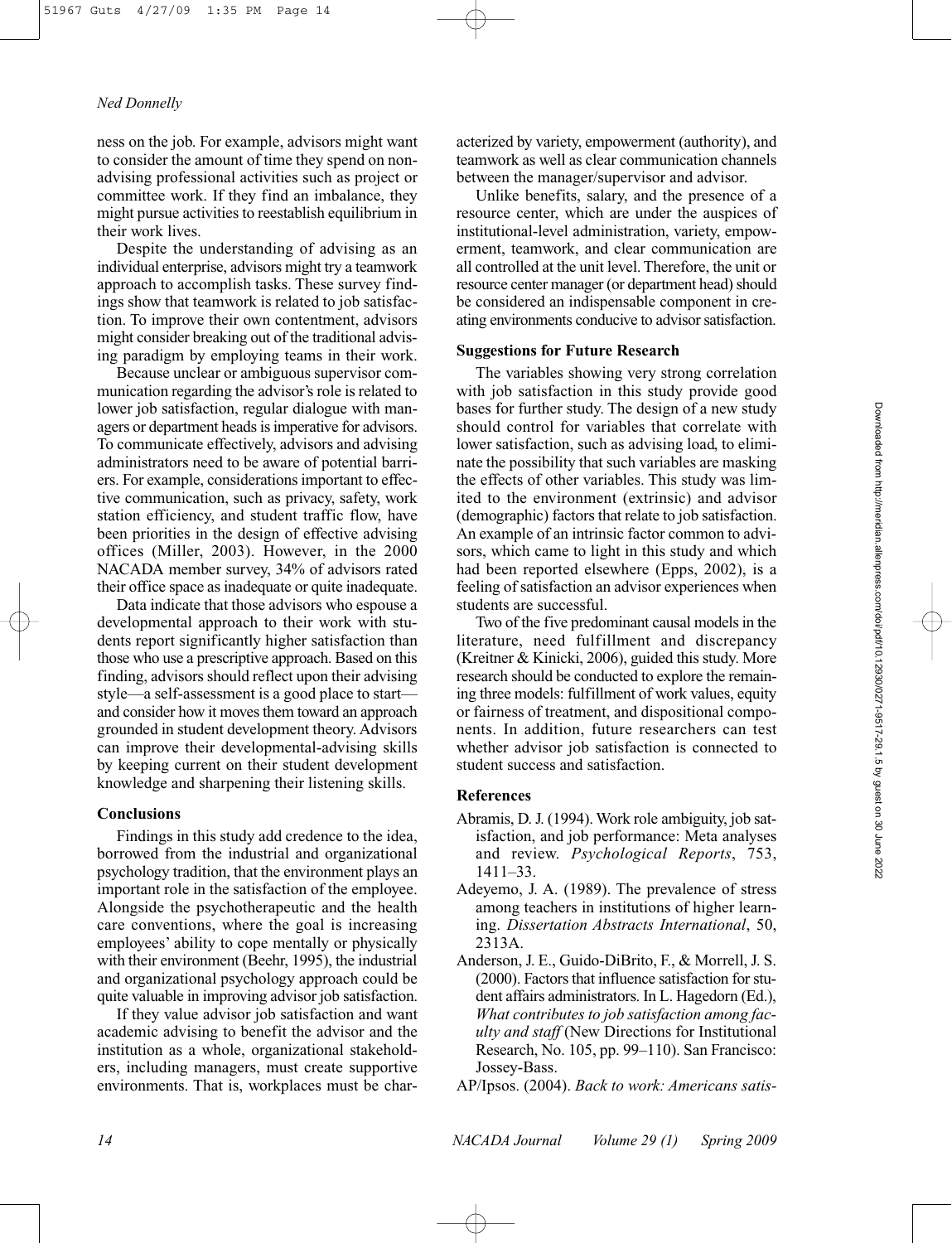*fied with working life*. Retrieved January 27, 2006, from www.ipsos-na.com/news/press release.cfm?id=2355

- Beehr, T. A. (1995). *Psychological stress in the workplace*. London: Routledge.
- Bender, B. E. (1980). Job satisfaction in student affairs. *NASPA Journal, 18*, 2–9.
- Council for the Advancement of Standards in Higher Education. (2005). *Academic advising program standards and guidelines*. Retrieved February 8, 2009, from www.nacada.ksu.edu/clearinghouse/ Research\_Related/CASStandardsForAdvising.pdf
- Donnelly, N. (2004). The effect of standards use on academic advisor job satisfaction. *NACADA Journal, 24*(1 & 2), 34–47.
- Epps, S. B. (2002). The work life of the professional academic advisor: A qualitative study. *Dissertation Abstracts International, 63*(02), 517. (UMI No. 3042417)
- Evans, N. J. (1988). Attrition of student affairs professionals: A review of the literature. *Journal of College Student Development, 29*(1), 19–24.
- Greenwood, E. (1957). Attributes of a profession. *Social Work, 2*(3), 45.
- Habley, W. R. (2004). *The status of academic advising: Findings from the ACT sixth national survey* (Monograph No. 10). Manhattan, KS: National Academic Advising Association.
- Habley, W. R., & Morales, R. H. (1998). *Current practices in academic advising: Final report on ACT's fifth national survey of academic advising* (Monograph No. 6). Manhattan, KS: National Academic Advising Association.
- Hagedorn, L. S. (2000). Conceptualizing faculty job satisfaction: Components, theories, and outcomes. In L. Hagedorn (Ed.), *What contributes to job satisfaction among faculty and staff* (New Directions for Institutional Research, No. 105, pp. 5–20). San Francisco: Jossey-Bass.
- Hagen, P. (2005). Theory building in academic advising. *NACADA Journal, 25*(2), 3–8.
- Herzberg, F., Mausner, B., & Snyderman, B. (1959). *The motivation to work* (2nd ed.). New York: Wiley.
- Koring, H. (2003). The justification for case studies in advisor training and development. *Academic Advising Today, 26*(4). Retrieved January 30, 2006, from www.nacada.ksu.edu/ AAT/NW26\_4.htm#5
- Kreitner, R., & Kinicki, A. (2006). *Organizational behavior*. New York: McGraw Hill.
- Miller, M. (2003). *Resources for designing effective offices*. Retrieved January 30, 2006, from

www.nacada.ksu.edu/Clearinghouse/Links/ Office\_space.htm

- Moser, S. B., & Chong, K. S. (1995). Determinants of MBA job satisfaction: An exploratory study. *NACADA Journal, 15*(1), 36–43.
- National Academic Advising Association. (2000). *NACADA 2000 member survey preliminary results*. (Available from the NACADA Executive Office, 2323 Anderson Avenue, Ste. 225, Manhattan, KS 66502; nacada@ksu.edu)
- National Academic Advising Association. (2005). *The statement of core values of academic advising*. Retrieved February 8, 2009, from www.nacada.ksu.edu/Clearinghouse/advising Issues/Core-Values.htm
- Sofranko, K. B. (2004). Factors motivating full-time, non-faculty professional academic advisors to participate in professional development activities. *Proquest Dissertations and Theses, 65*(03), 859. (UMI No. 3125558)
- Spector, P. (1997). *Job satisfaction*.Thousand Oaks, CA: Sage.
- Tarver, D., Canada, R., & Lim, M. (1999). The relationship between job satisfaction and locus of control among college student affairs administrators and academic administrators. *NASPA Journal, 36*(2), 96–105.
- University of Georgia. (2002). *The University of Georgia academic advising inventory*. Retrieved March 8, 2005, from www.uga.edu/ovpi/advising/ advising.htm
- White, M. E. (2004). A celebration of community, conversation and transformation: Communal narrative identity of classified (support) staff in higher education. *Dissertation Abstracts International (65)*4, 1227. (UMI No. AAT 3131578)

#### **Author's Note**

*Ned Donnelly (donneljn@ucmail.uc.edu) has worked for 15 years in residence life, student affairs, academic advising, advising administration, and adjunct teaching. He has been a conference presenter on alcohol abuse prevention, customer service in higher education, student retention programs, academic-advisor job satisfaction, curriculum infusion, on-line advising, and first-year programs. He has conducted research in the areas of student advising needs and curriculum infusion. At the University of Cincinnati, he provides central support, such as professional development and online tools, for all academic advising centers.*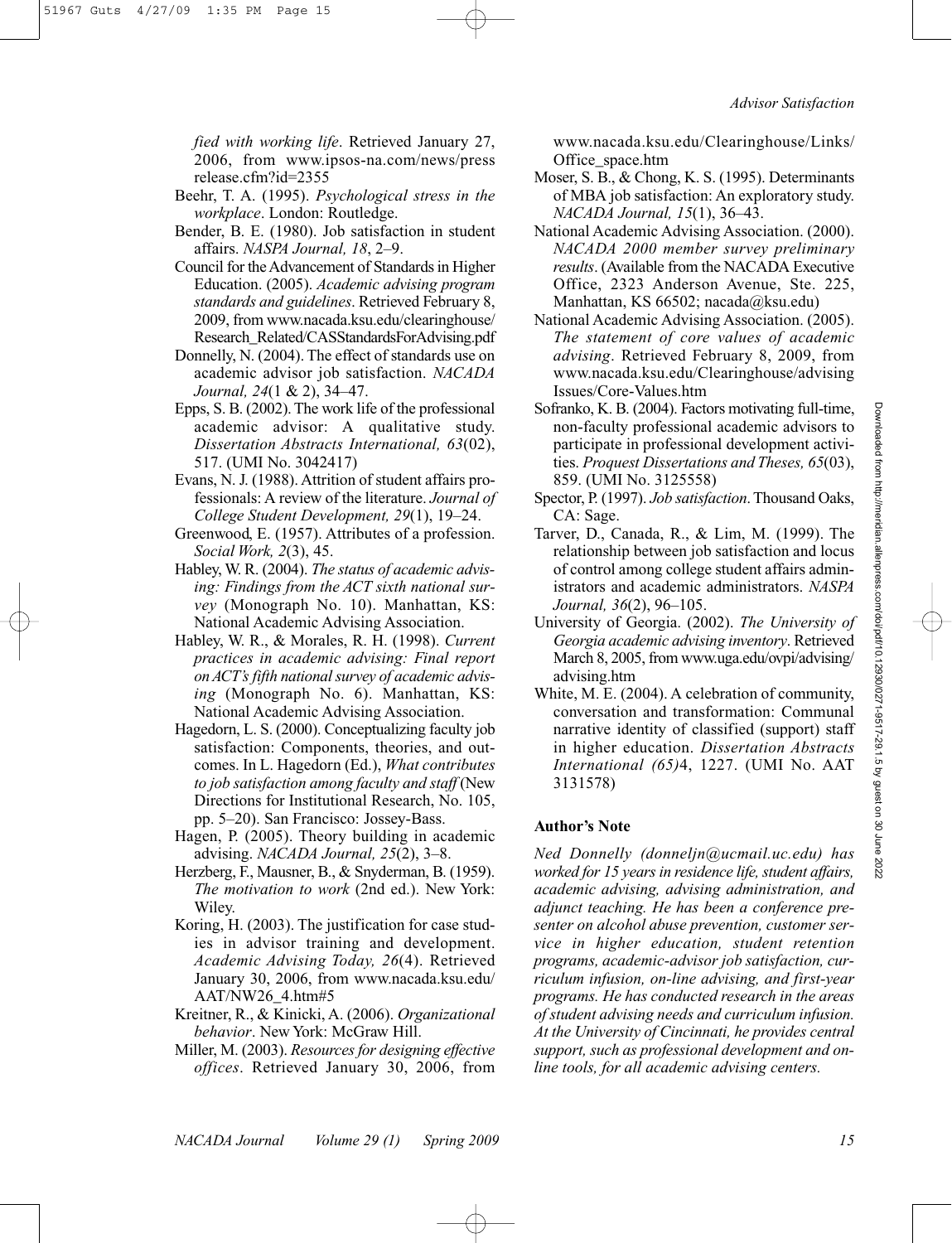**Appendix** Survey of advisor satisfaction

| <b>Item Number and Question</b>                                                                                                                             | <b>Response Choices</b>                                                                                                                                                                                                                                                                                                                                                                                                                                                                                                                                                            |
|-------------------------------------------------------------------------------------------------------------------------------------------------------------|------------------------------------------------------------------------------------------------------------------------------------------------------------------------------------------------------------------------------------------------------------------------------------------------------------------------------------------------------------------------------------------------------------------------------------------------------------------------------------------------------------------------------------------------------------------------------------|
| 1. Select the advising model(s) which<br>$describe(s)$ your institution's approach to<br>advising students (check more than one if<br>appropriate).         | TOTAL INTAKE – one office or advising<br>center handles all advising for incoming<br>students until certain criteria are met such<br>as declaring a major<br>SATELLITE – advising is provided in each of<br>the academic subunits such as a college or<br>department<br>SHARED – faculty advisor for the major and<br>a generalist advisor handles advising on<br>issues outside the major (e.g., policy and<br>procedure)<br>FACULTY ONLY - faculty advisor in the<br>department handles all advising<br>PROFESSIONAL STAFF ONLY - a<br>professional advisor handles all advising |
| 2. Does your campus offer a central institution-<br>wide advising resource center for advisors,<br>one that is not designed to advise students<br>directly? | Yes<br>N <sub>0</sub>                                                                                                                                                                                                                                                                                                                                                                                                                                                                                                                                                              |
| Indicate your agreement or disagreement with<br>the following statements about your advising<br>unit (e.g., college, department, advising center):          |                                                                                                                                                                                                                                                                                                                                                                                                                                                                                                                                                                                    |
| 3.1 I am satisfied with the amount of<br>empowerment I experience                                                                                           | 1-Strongly Disagree<br>2-Disagree<br>3-Neutral<br>4-Agree<br>5-Strongly Agree                                                                                                                                                                                                                                                                                                                                                                                                                                                                                                      |
| 3.2 Being empowered on the job is important to<br>my satisfaction                                                                                           | 1-Strongly Disagree<br>2-Disagree<br>3-Neutral<br>4-Agree<br>5-Strongly Agree                                                                                                                                                                                                                                                                                                                                                                                                                                                                                                      |
| 3.3 Clear direction from my supervisor or<br>department head is important to my<br>satisfaction                                                             | 1-Strongly Disagree<br>2-Disagree<br>3-Neutral<br>4-Agree<br>5-Strongly Agree                                                                                                                                                                                                                                                                                                                                                                                                                                                                                                      |
| 3.4 Communication from my department head<br>or supervisor is sufficiently clear                                                                            | 1-Strongly Disagree<br>2-Disagree<br>3-Neutral<br>4-Agree<br>5-Strongly Agree                                                                                                                                                                                                                                                                                                                                                                                                                                                                                                      |
|                                                                                                                                                             |                                                                                                                                                                                                                                                                                                                                                                                                                                                                                                                                                                                    |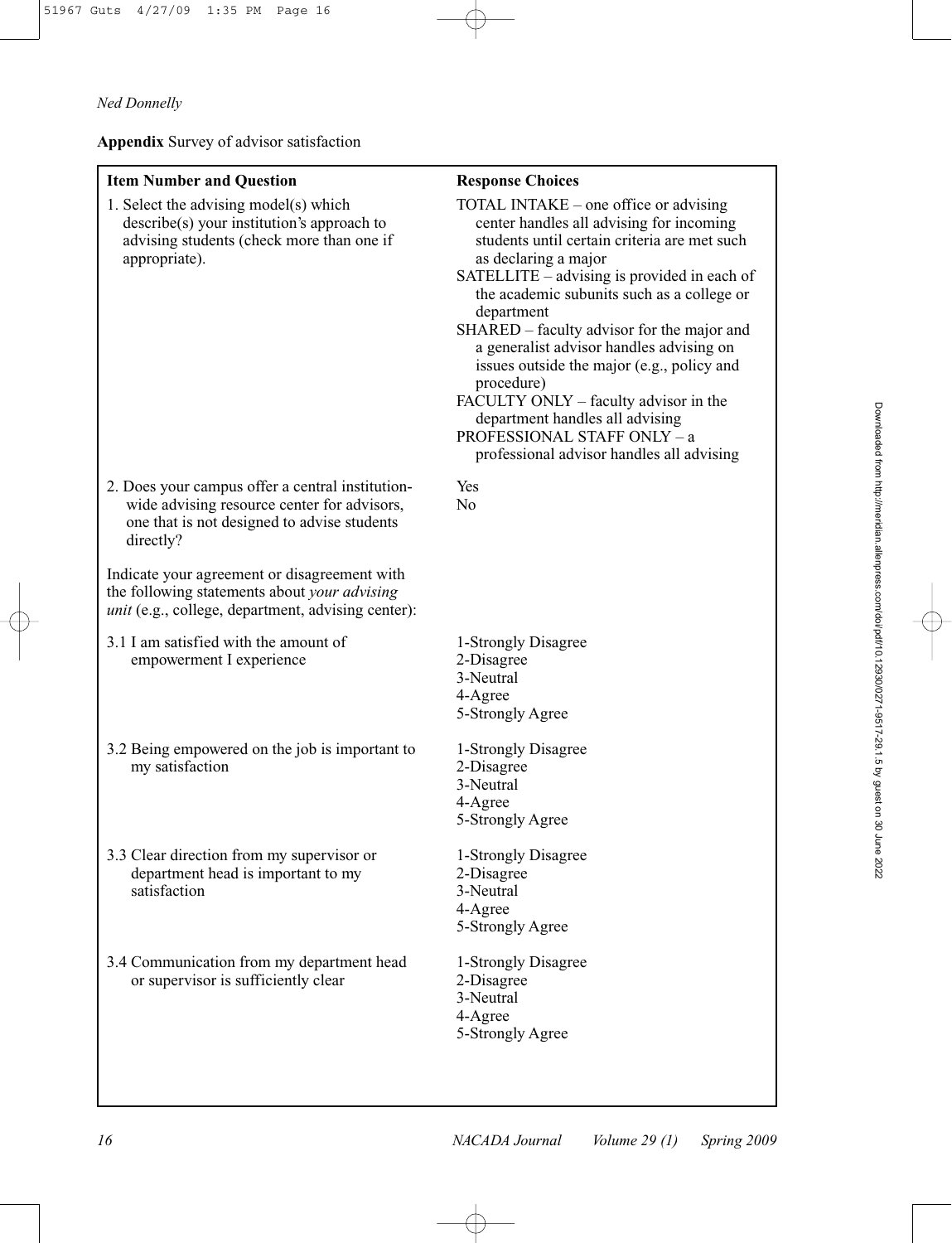**Appendix** Survey of advisor satisfaction (continued)

| <b>Item Number and Question</b>                                                                                | <b>Response Choices</b>                                                       |
|----------------------------------------------------------------------------------------------------------------|-------------------------------------------------------------------------------|
| Indicate your agreement or disagreement with<br>the following statements about your institution<br>as a whole: |                                                                               |
| 4.1 My contributions are formally recognized                                                                   | 1-Strongly Disagree<br>2-Disagree<br>3-Neutral<br>4-Agree<br>5-Strongly Agree |
| 4.2 Adequate opportunity for job/career<br>promotion within my institution is<br>important to me               | 1-Strongly Disagree<br>2-Disagree<br>3-Neutral<br>4-Agree<br>5-Strongly Agree |
| 4.3 My professional development is sufficiently<br>supported                                                   | 1-Strongly Disagree<br>2-Disagree<br>3-Neutral<br>4-Agree<br>5-Strongly Agree |
| 4.4 My salary level is adequate                                                                                | 1-Strongly Disagree<br>2-Disagree<br>3-Neutral<br>4-Agree<br>5-Strongly Agree |
| 4.5 My benefits (e.g., medical, dental, vacation)<br>are adequate                                              | 1-Strongly Disagree<br>2-Disagree<br>3-Neutral<br>4-Agree<br>5-Strongly Agree |
| 4.6 My career development [opportunity] is<br>sufficiently supported by my institution                         | 1-Strongly Disagree<br>2-Disagree<br>3-Neutral<br>4-Agree<br>5-Strongly Agree |
| 4.7 Professional development is important to<br>me                                                             | 1-Strongly Disagree<br>2-Disagree<br>3-Neutral<br>4-Agree<br>5-Strongly Agree |
| 4.8 Salary level is an important contributor to<br>my satisfaction                                             | 1-Strongly Disagree<br>2-Disagree<br>3-Neutral<br>4-Agree<br>5-Strongly Agree |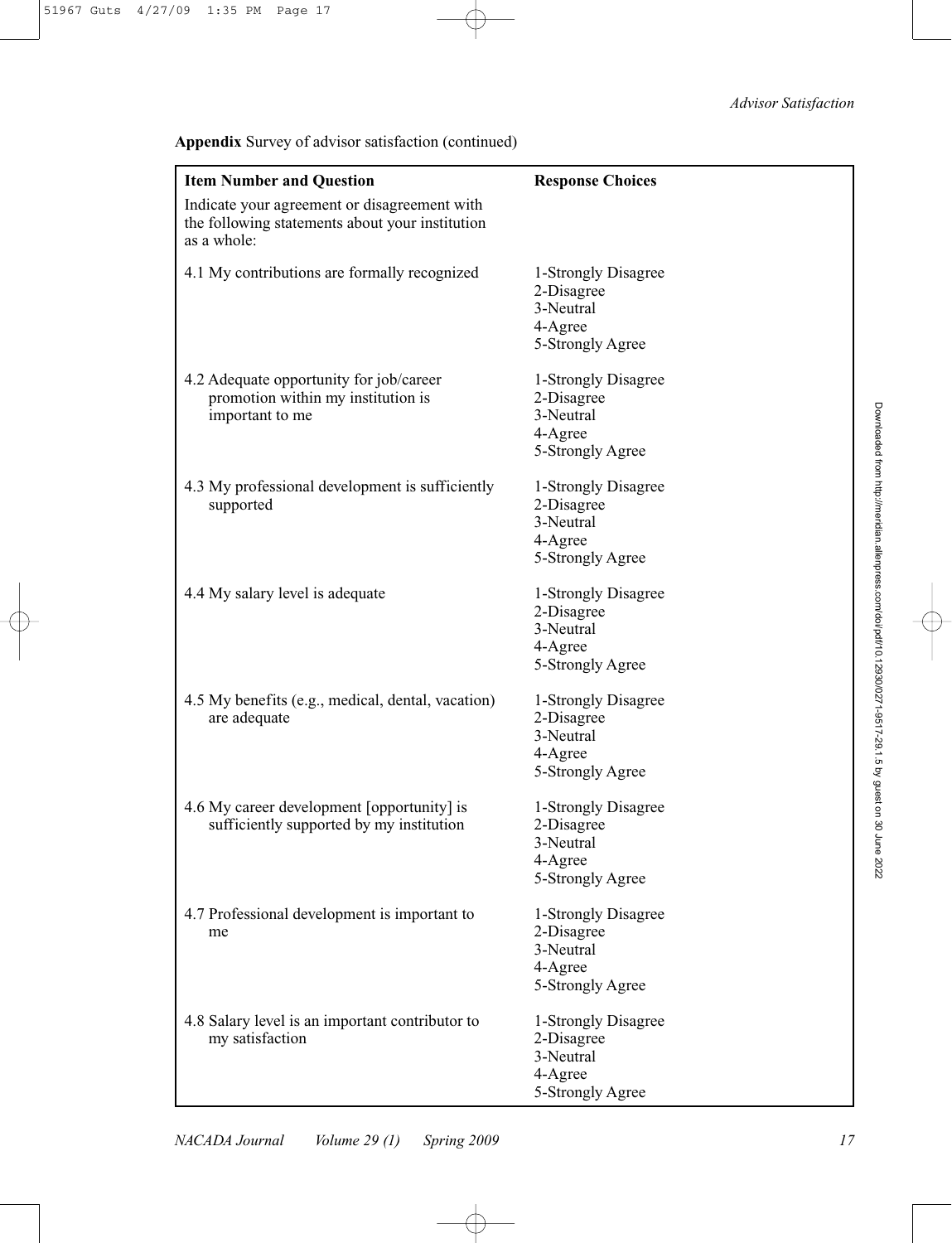**Appendix** Survey of advisor satisfaction (continued)

| <b>Item Number and Question</b>                                                                                                | <b>Response Choices</b>                                                                                                                                                                                      |
|--------------------------------------------------------------------------------------------------------------------------------|--------------------------------------------------------------------------------------------------------------------------------------------------------------------------------------------------------------|
| 4.9 Benefits (e.g., medical, dental, vacation)<br>are important contributors to my<br>satisfaction                             | 1-Strongly Disagree<br>2-Disagree<br>3-Neutral<br>4-Agree<br>5-Strongly Agree                                                                                                                                |
| 4.10 Being formally recognized for my<br>contributions is important to me                                                      | 1-Strongly Disagree<br>2-Disagree<br>3-Neutral<br>4-Agree<br>5-Strongly Agree                                                                                                                                |
| 5. The size of your institution                                                                                                | Less than 2,500<br>$2,500 - 4,999$<br>$5,000 - 9,999$<br>$10,000 - 19,999$<br>$20,000 - 29,999$<br>$30,000 - 39,999$<br>more than 40,000<br>Not applicable                                                   |
| 6. The highest degree granted by your<br>institution*                                                                          | Technical (vocational) certificate<br>Associate's degree<br>Bachelor's degree<br>Master's degree<br>Specialist<br>Ph.D., Ed.D., or professional degrees, e.g.,<br>M.D., J.D., D.D.S., etc.<br>Not applicable |
| 7. Your institution would best be described as *                                                                               | Public<br>Private (nonprofit)<br>Proprietary (for profit)<br>I am employed by an agency or firm and my<br>primary income is not from an institution of<br>higher education<br>Not currently employed         |
| Questions about your satisfaction<br>Indicate your agreement or disagreement with<br>these statements about your satisfaction: |                                                                                                                                                                                                              |
| 8.1 Working with students is important to my<br>satisfaction                                                                   | 1-Strongly Disagree<br>2-Disagree<br>3-Neutral<br>4-Agree<br>5-Strongly Agree                                                                                                                                |
|                                                                                                                                |                                                                                                                                                                                                              |

Æ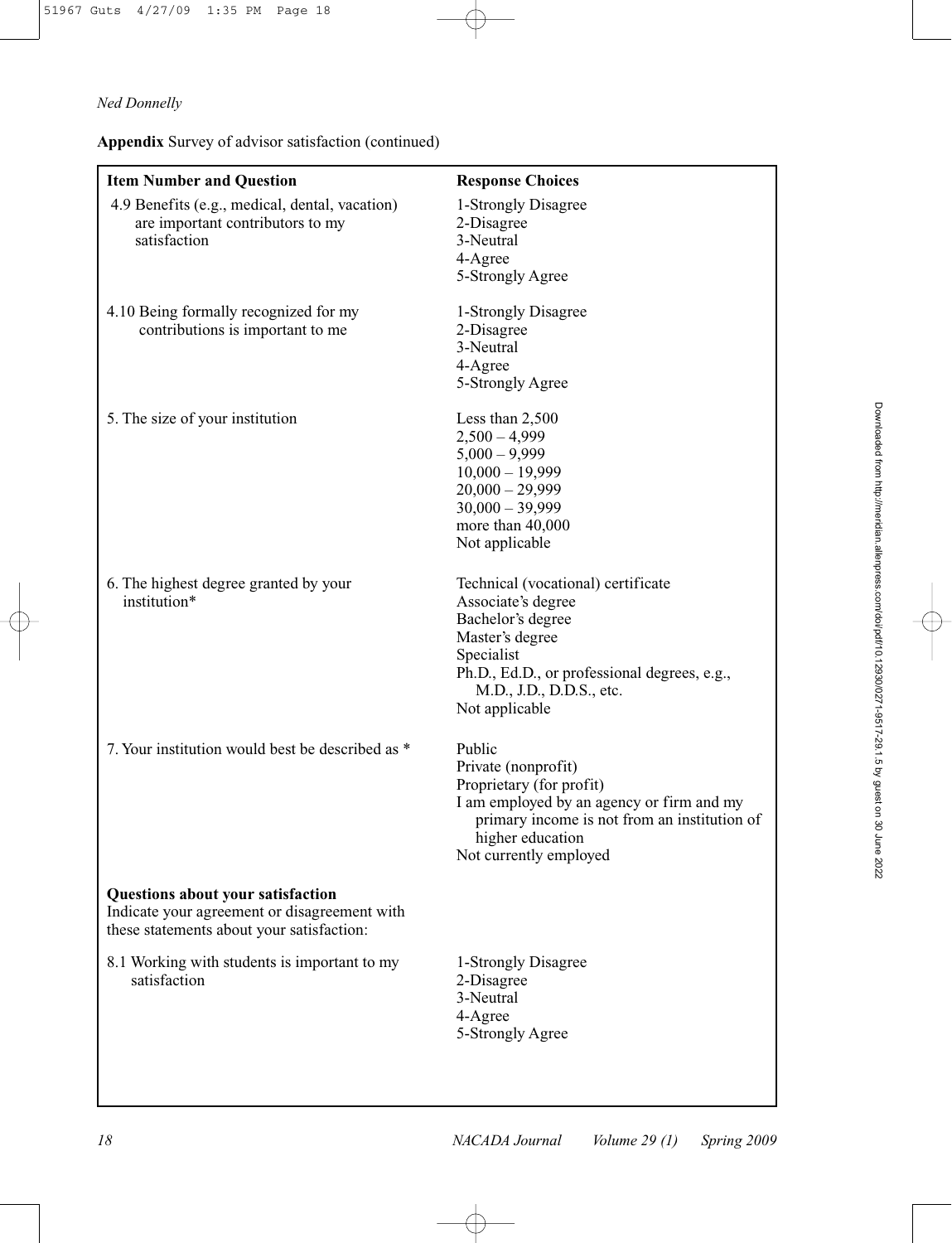## *Advisor Satisfaction*

| <b>Item Number and Question</b>                                                                                             | <b>Response Choices</b>                                                       |
|-----------------------------------------------------------------------------------------------------------------------------|-------------------------------------------------------------------------------|
| 8.2 I'm happy with the amount of teamwork<br>involved in my work                                                            | 1-Strongly Disagree<br>2-Disagree<br>3-Neutral<br>4-Agree<br>5-Strongly Agree |
| 8.3. Having a variety of responsibilities (e.g.,<br>advising, special projects, committees,<br>teaching) is important to me | 1-Strongly Disagree<br>2-Disagree<br>3-Neutral<br>4-Agree<br>5-Strongly Agree |
| 8.4 Having effective supervision is important to<br>my satisfaction                                                         | 1-Strongly Disagree<br>2-Disagree<br>3-Neutral<br>4-Agree<br>5-Strongly Agree |
| 8.5 Working with colleagues as a team is<br>important to my satisfaction                                                    | 1-Strongly Disagree<br>2-Disagree<br>3-Neutral<br>4-Agree<br>5-Strongly Agree |
| 8.6 I am satisfied with the level of variety in my<br>work (e.g., advising, projects, committees,<br>teaching)              | 1-Strongly Disagree<br>2-Disagree<br>3-Neutral<br>4-Agree<br>5-Strongly Agree |
| 8.7 I find my interactions with students to be<br>satisfying                                                                | 1-Strongly Disagree<br>2-Disagree<br>3-Neutral<br>4-Agree<br>5-Strongly Agree |
| 8.8 I'm content with the supervision I receive                                                                              | 1-Strongly Disagree<br>2-Disagree<br>3-Neutral<br>4-Agree<br>5-Strongly Agree |
| 8.9 Overall, I am satisfied with my job                                                                                     | 1-Strongly Disagree<br>2-Disagree<br>3-Neutral<br>4-Agree<br>5-Strongly Agree |

**Appendix** Survey of advisor satisfaction (continued)

Downloaded from http://meridian.allenpress.com/dolipdf/10.12930/0271-39.1.5 by guest on 30 June 2022 Downloaded from http://meridian.allenpress.com/doi/pdf/10.12930/0271-9517-29.1.5 by guest on 30 June 2022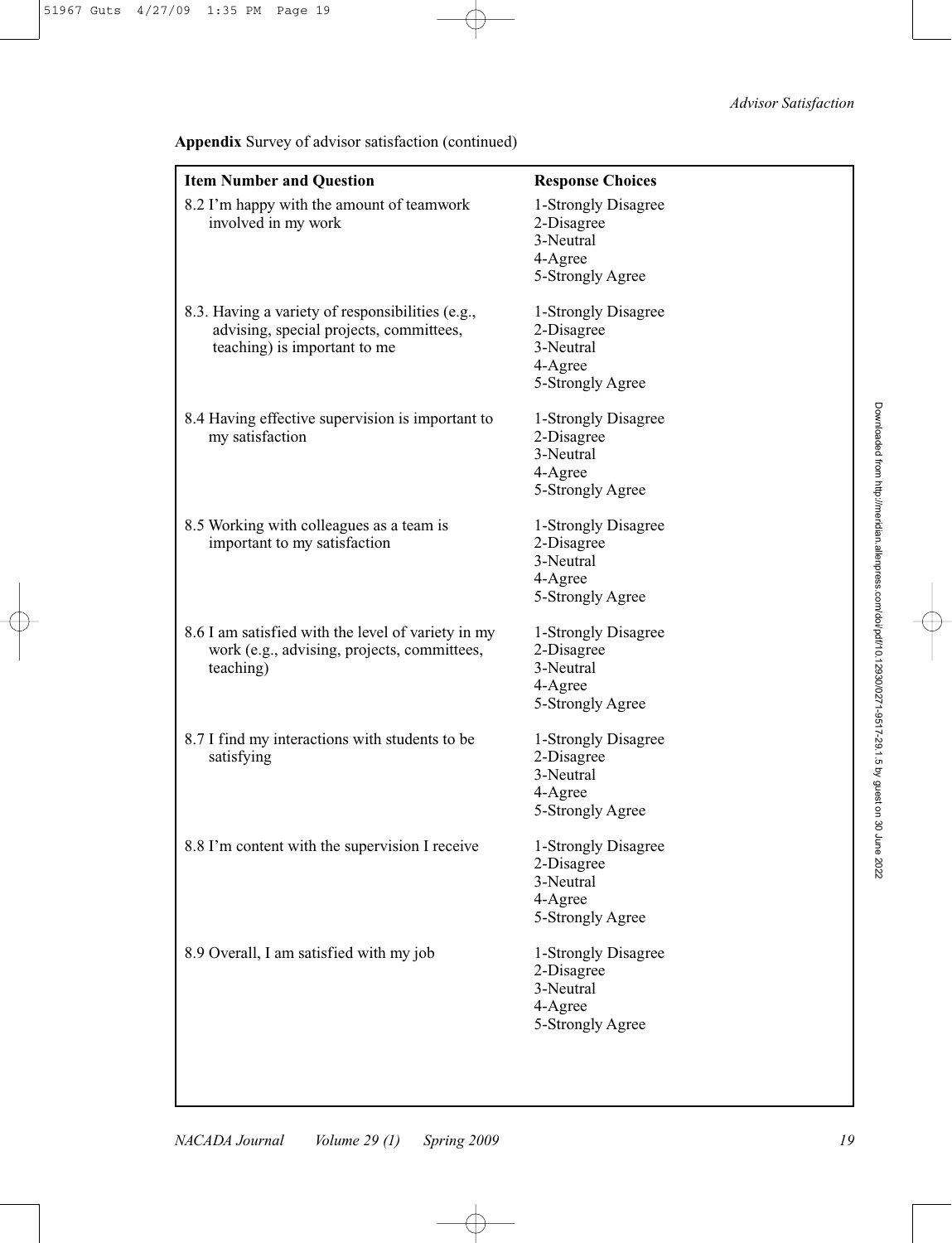**Appendix** Survey of advisor satisfaction (continued)

| <b>Item Number and Question</b>                                                                                                                                                                                                                                                                                                         | <b>Response Choices</b>                                                                                                                                                                                                                                                                                                       |
|-----------------------------------------------------------------------------------------------------------------------------------------------------------------------------------------------------------------------------------------------------------------------------------------------------------------------------------------|-------------------------------------------------------------------------------------------------------------------------------------------------------------------------------------------------------------------------------------------------------------------------------------------------------------------------------|
| 8.10 I enjoy coming to work each day                                                                                                                                                                                                                                                                                                    | 1-Strongly Disagree<br>2-Disagree<br>3-Neutral<br>4-Agree<br>5-Strongly Agree                                                                                                                                                                                                                                                 |
| 8.11 I am looking for a job outside of advising                                                                                                                                                                                                                                                                                         | 1-Strongly Disagree<br>2-Disagree<br>3-Neutral<br>4-Agree<br>5-Strongly Agree                                                                                                                                                                                                                                                 |
| 9. What one thing could make your job more<br>satisfying?                                                                                                                                                                                                                                                                               | [fill in the blank]                                                                                                                                                                                                                                                                                                           |
| 10. What is one thing that gives you the most<br>satisfaction on the job?                                                                                                                                                                                                                                                               | [fill in the blank]                                                                                                                                                                                                                                                                                                           |
| 11. Which statement comes closest to<br>describing the focus of your typical<br>advising interview?                                                                                                                                                                                                                                     | A. Let's talk about your career/life goals<br>B. Here are the required courses for your major                                                                                                                                                                                                                                 |
| 12. How long have you held a position similar<br>to your current one? (e.g., you may have<br>advised in your current position for 2 years,<br>but you were a full-time advisor at another<br>institution for 5 years; therefore, you have<br>been a full-time advisor for 7 years. Mark<br>"at least 6 years but less than 10 years.")* | Less than 3 years<br>At least 3 years but less than 6 years<br>At least 6 years but less than 10 years<br>At least 10 years but less than 15 years<br>15 or more years                                                                                                                                                        |
| 13. Your current gross salary*                                                                                                                                                                                                                                                                                                          | <b>Under \$20,000</b><br>\$20,000-\$24,999<br>\$25,000-\$29,999<br>\$30,000-\$34,999<br>\$35,000-\$39,999<br>\$40,000-\$44,999<br>\$45,000-\$49,999<br>\$50,000-\$54,999<br>\$55,000-\$59,999<br>\$60,000-\$64,999<br>\$65,000-\$69,999<br>\$70,000-\$79,999<br>\$80,000-\$89,999<br>\$90,000-\$99,999<br>\$100,000 and above |
| 14. Work status                                                                                                                                                                                                                                                                                                                         | Full-time, part-time                                                                                                                                                                                                                                                                                                          |
|                                                                                                                                                                                                                                                                                                                                         |                                                                                                                                                                                                                                                                                                                               |